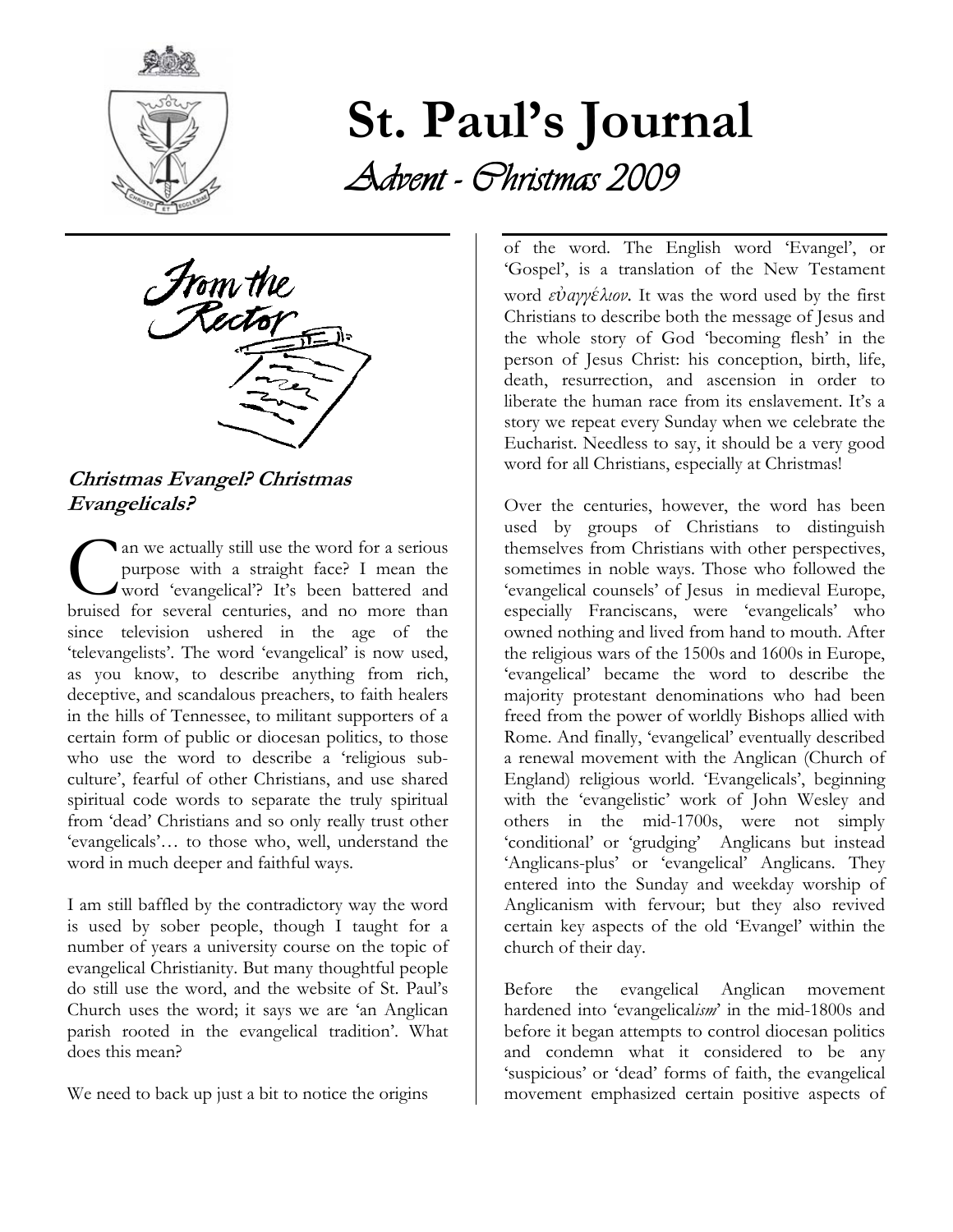faith, well recognized by those who have studied the movement.

What were these 'evangelical' characteristics? First, a devotion to scriptural study and meditation. Evangelical Anglicans loved sermons, Bible studies, personal scriptural study, and Bible lectures, even more than 'religious discussion in general'. Second, an emphasis on Christ's death and resurrection. Wherever the evangelical movement thrived in its early years, services of Holy Communion became far more important, as did prayer and reflection on the sacrifice of Christ, and attention to this sacrifice as a source of personal strength and motivation for outreach in the daily life of the Christian. Third, a commitment to a life of conversion. While some early 'evangelicals' had instantaneous experiences, most could point to stages of conversion through experiences of God touching their heart and reviving their faith. What all shared was the conviction that true faith was lively, and challenging, however different personal stories of faith might be from each other. Fourth, an expectation of an 'activist' life. Evangelicals weren't good at sitting on their hands. They were very good at organizing events, in spreading the 'evangel', telling the 'good news' of the 'gospel' story with words and action, whether by both sending missionaries out and telling their own stories of faith, or by building new churches, or by helping feed, house, and educate the masses who lived in poverty in the England of their day, or by challenging disastrously weak factory legislation and the institution of slavery.

Whatever the future fate of the words 'evangel', and 'evangelical', wouldn't it be wonderful if the parish of St. Paul's was known for these fourth things above—but above all for its hearty commitment to the old Evangel itself; the whole story of God 'becoming flesh' in the person of Jesus Christ: his conception, birth, life, death, resurrection, and ascension in order to liberate the human race from its enslavement. Isn't this what Christmas is all about?

Paul Friesen

#### Beyond the Chancel Steps in Advent and Christmas

s Advent comes once again, my thoughts for Beyond the Chancel Steps in this issue S Advent comes once again, my thoughts<br>for Beyond the Chancel Steps in this issue<br>of the Journal turn to beside the Chancel steps. In this season leading up to our celebration of the birth of Jesus, Tinker McKay will once again co-ordinate the arranging of Poinsettias at the base of the pulpit at Saint Paul's. The special display around the pulpit in memory of loved ones is a tradition that we look forward to seeing each Christmas Eve and throughout the Christmas season.

Have you ever wondered why the poinsettia is a Christmas flower tradition? We have evergreen trees, thanks to Queen Victoria's Prince Albert, Advent wreaths to mark the progression of the season, candles, and other decorative lights that relieve the darkness of shorter days, but in recent years the poinsettia has been embraced as a seasonal decoration in church as well as in our homes. Placed as a memorial to loved ones it often is a catalyst for memories of Christmases at St. Paul's and farther afield.

This plant with its remarkable red leaves and starshape is also known as the *Christmas Star*, the *Winter* Rose, the Flower of the Holy Night, the Mexican Flame Leaf, the Pascua, or the Noche Buena, depending the language you speak. The name *poinsettia* comes from its being introduced to North America from Mexico in the early 1800's by Joel Roberts Poinsett, when he was the United States Minister to Mexico. No matter what it is called it is an outstanding plant. It can become a small tree but the ones we buy at Christmas are pruned to be smaller and don't bear flowers. The way the fiery coloured leaves are grouped around the stem just makes it look that way. These days poinsettia can be found in over 100 different shades but in my mind my memories are associated with the flaming red ones.

There is a Mexican folk legend that explains how the poinsettia became a Christmas tradition. Like many folk legends, there are many versions but it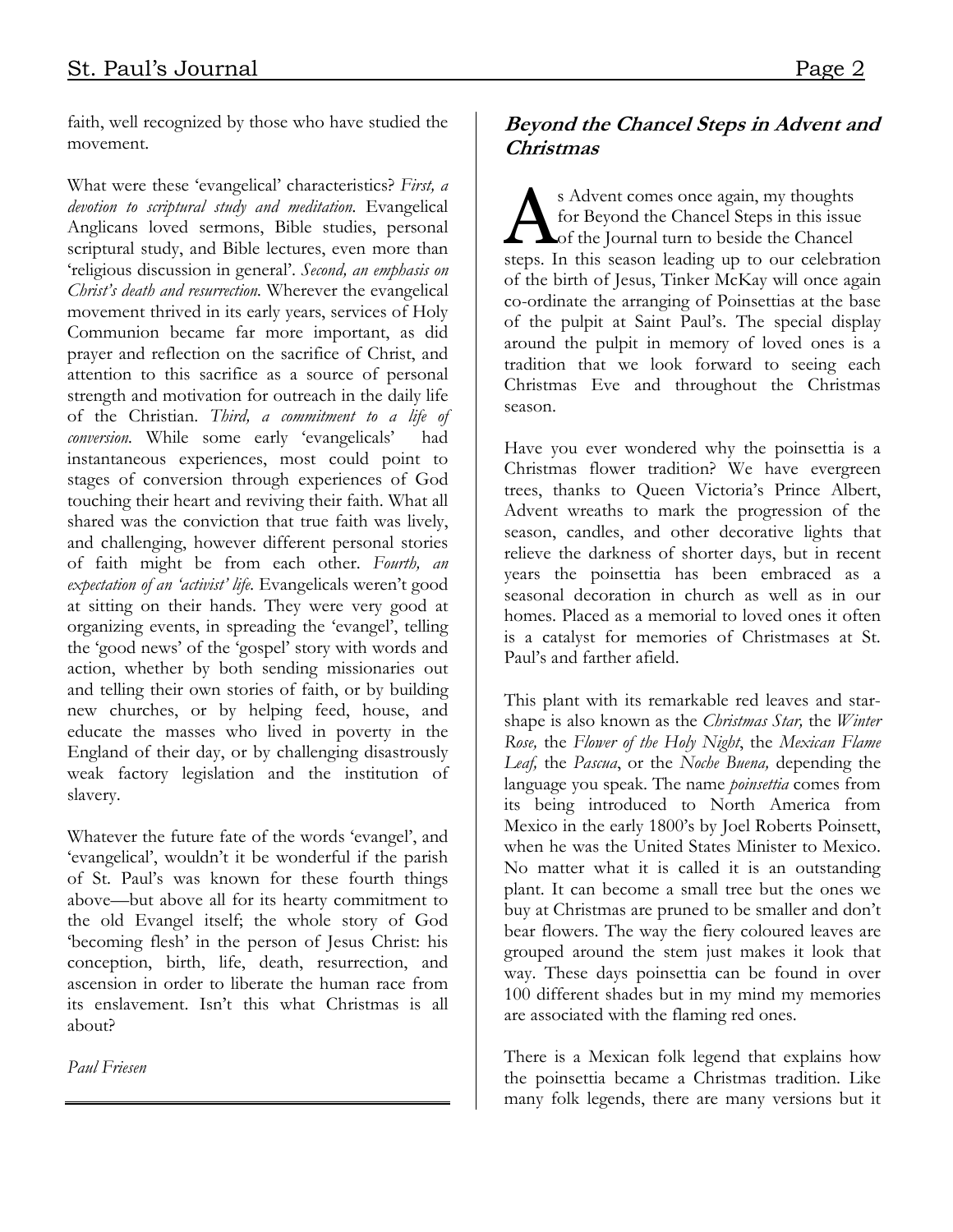goes something like this: Two poor children, Maria and Pablo, like other children in their village, were looking forward to the Christmas Eve festival and the annual Nativity play in which a large manger scene was set up in their village church. The season was full of parades and parties, and all the people, especially the children, were bringing presents to the Christ child on Christmas Eve. Maria and Pablo loved Christ and the season of his birth very much but did not have money to buy something for the baby. They were sad and disheartened when they set out to attend the service on Christmas Eve. They took the long way in hopes of finding some blossoms to give as a gift but didn't find any. Finally they picked some weeds growing on the roadside, squared their shoulders and approached the church door. Other children teased them and laughed at their gift but they braved their way to the front and carefully arranged their greenery around the manger. To everyone's amazement, the greenery burst into bright red star-shapes and was the most outstanding of all the gifts the Christ child received that night. A miracle? It must have seemed like one to the people gathered that Christmas Eve, and so the Poinsettia became the traditional Christmas "flower".

In tracking the history of the Flower of the Holy Night, I also learned that although many people believe the Poinsettia is a poisonous plant that is not true. To quote, a lot of plants in the Christmas Star's family are toxic, and you would be forgiven for misreading "poinsettia" and thinking you saw "poison" but the plant's bad reputation is simply not correct. Christmas Stars can cause allergic reactions in some people but they are not toxic. In fact, the old Aztecs used the sap of the plant to cure people who were suffering from a bad fever. So don't worry about putting one on your coffee table. (1)

I am sure the tradition of poinsettias at Christmas, whether on your coffee table or around the pulpit, holds many memories for you as it does for me. Forty-five years ago, they weren't as common or as inexpensive in the Maritimes as they are today. I recall a classmate from Bermuda tellling me she could pick poinsettia from her bedroom window and didn't associate snow with Christmas. I knew about snow but hadn't seen very many live

poinsettias. In the 1970's, for my first Christmas away from Canada and extended family, memories of poinsettia at the church we attended and several hundred plants piled forty feet high to make a very large tree at a local hotel in Knoxville, TN, are vivid even today. There was no snow that Christmas and we didn't have to wrap up or shovel to attend Christmas Eve service but we shared the Christmas traditions and the people at the Church of the Ascension embraced us. More recently, after having attended Saint Paul's for several years, we attended Christmas Eve service at St. Alban's in Acton, Ontario. There was snow and the church was full of people and poinsettia. As we shared a BAS service that night my memories were of St. Paul's and loved ones that were no longer with us.

I'm sure you, too, have memories associated with the Flower of the Holy Night. This Christmas, whether you attend Christmas Eve service at Saint Paul's or elsewhere, when you look at a Poinsettia, think about what the legend of Maria and Pablo symbolizes and remember loved ones and the significance of celebrating the birth of Christ.

References consulted were:

(1) Poinsettia: The Christmas Flower Tradition http://www.lovelychristmas.co.uk/TheChristmasFlowerPoinsettia.html (2) Poinsettias http://www.worldofchristmas.net/christmas-flowers/poinsettias.html (3) Poinsettia – The Christmas Plant http://www.newton.dep.anl.gov/natbltn/600-699/nb699.htm

Dr. Margaret Bateman Ellison Director of Chancel Guild

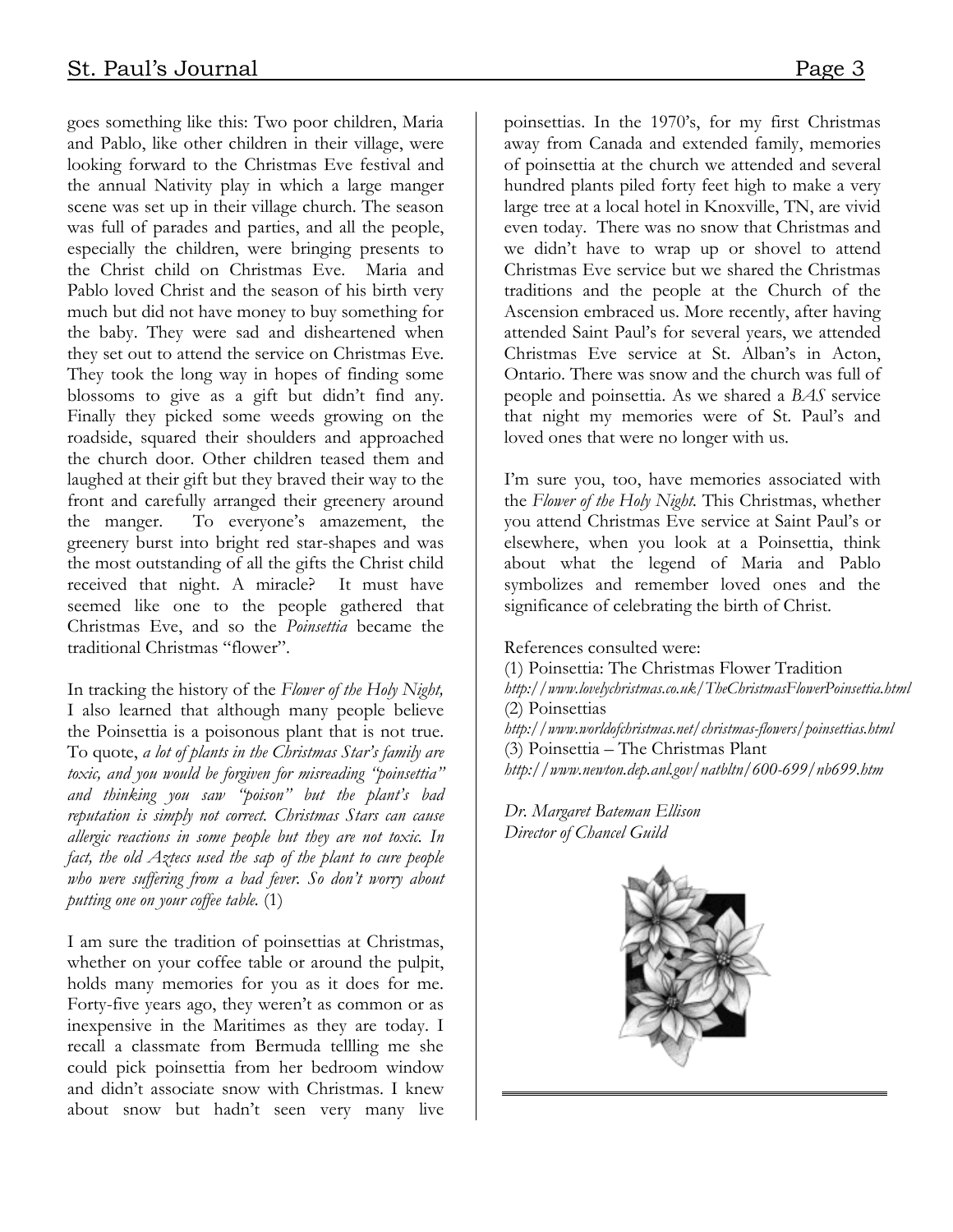#### Looking out of the Rectory Window on Christmas Eve

Then my husband was ordained 20 years ago I came to realize that much in my life would be altered, and one of those things W ago I came to realize that much in my life would be altered, and one of those things would be how I spent Christmas Eve. Up to that point, our Christmas Eve churchgoing as a family usually involved a service geared to children around suppertime. But Anglican clergy work late into the night on Christmas Eve. One of the realities of life that I had to get used to as a clergy wife was spending Christmas Eve night alone with the children after the early family service. I hope that I'm not too prone to self-pity, but I must admit that sometimes I found this difficult. But on occasion, those lonely Christmas Eves would bring unexpected joys.

Anxiously going to the window and watching snow pile up, while worrying about road conditions, became a Christmas Eve ritual for me, especially during the four years we lived in the small town of Clinton, Ontario. Our daughter was born in Clinton and so the town has a special place in my heart. But Clinton lies in one of southern Ontario's great snowbelt areas, just west of Lake Huron. Each winter would bring about three feet of snow that began to pile up in late November and, with frequent refreshing, would last till March. Gordon's winter drives between his two parishes were always a worry to me. But never more so than the Christmas Eve of 1992 when snow was plentiful and I was weeks away from giving birth and feeling some solidarity with the Holy Family.

That Christmas Eve, as the snow piled higher and higher, I couldn't keep myself from anxiously checking the rectory front window to see if Gordon had made it home safely from the early evening service in time for the 11:00 pm service at our church across the street. In my "delicate condition" I hadn't risked the snowy drive to that earlier service 20 kilometres away. It was getting closer and closer to 11:00 and my anxiety level was rising as the snow fell ever more thickly and I still hadn't heard the car pull into the driveway.

Then, as I looked out at our church, I saw a little scene I'll never forget. A parishioner had come to shovel the sidewalk of the church in preparation for the service. And for some reason he had conscripted his eight year old son into helping him. Having taught this boy in Sunday School for two years, I was well aware that this was an unhappy boy in an unhappy family. The streetlight cast a gentle glow out into the dark night, illuminating the blowing snow and the team of harsh father and reluctant young son shovelling. Then around the corner came Santa Claus! It was in fact the town doctor, still in his Santa costume, walking home from the nearby United Church service where he had given treats to the children.

But to that unhappy eight year old boy, forced into shoveling duty too late on a cold Christmas Eve, this really was Santa. And from my window, I watched as the good doctor, staying in character, passed some treats to the wide-eyed boy, bellowed "Ho, ho, ho, Merry Christmas" and then continued his snowy walk home. And for some reason, my anxious worries lessened as I shared in that little boy's sense of joy and wonder. Just then, our car came around the corner; Gordon had made it home safe and sound from his drive along that blustery, country road notorious for white-out conditions. And I felt that sometimes we do get a glimpse of "Peace on Earth".

Mary Lu Redden

#### Christmas Thoughts

 few weeks ago our 9:00 a.m. music team offered this lovely song: "O dear Lord, three **L**things I pray, to see thee more clearly, love **A** few weeks ago our 9:00 a.m. music team<br>offered this lovely song: "O dear Lord, three<br>thee more dearly, follow thee more nearly, day by day…" The song stays with me.

My thoughts at Christmas always include grateful thanks for Jesus' birth, for Mary's "yes" to God, and for Joseph, obedient to God's word, standing alongside her. I think of Mary, this young Jewish girl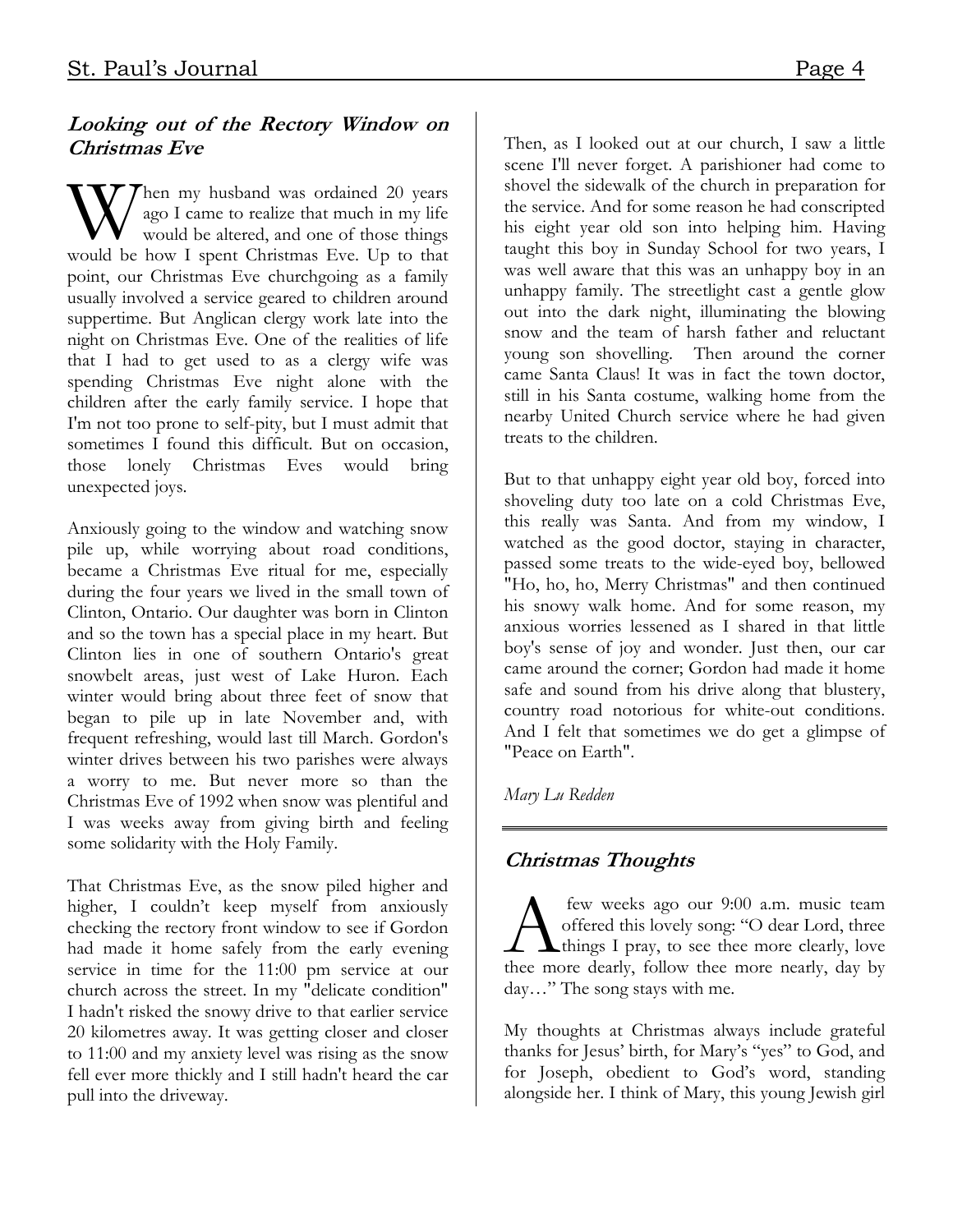chosen to bear God's Son. It was her responsibility and joy to love and care for God's baby Jesus, to guide him throughout his boyhood and early adult life, providing the foundation of a devout Jewish family, a loving home to help him grow into his full life as God's Son, as puzzling and painful as that was to become. It seems certain that Mary succeeded in her task when, at Jesus' baptism, God

I am interested in Jesus' humanity as well as his divinity. Although we know so little about his childhood, there are a few clues in the Scriptures and, with the prayerful use of our imaginations as we read the Gospels, I believe we will find clues to his adult humanity as well, even to the very end. I'm hoping that we might find ourselves relating to Jesus more fully as we consider his humanity more carefully. We celebrate his birth with carols, praise and thanksgivings. After Christmas may we read the Gospels, and pray and sing, "to see thee more clearly, love thee more dearly, follow thee more nearly, day by day…" of our Saviour.

said: "You are my Son, the Beloved; with you I am

Gretchen Gillis

well pleased."

#### Friends of St. Paul's

t has been a busy time at St. Paul's over the past few months around our church family. The Ladies Guild, ACW held their Annual Sale The has been a busy time at St. Paul's over the past<br>few months around our church family. The<br>Ladies Guild, ACW held their Annual Sale<br>which has been a tradition for many years and always most successful.

We welcomed Dr. Walter Kemp, a former organist, for two Sunday services.

Our Choir Director and Organist, Andrew Killawee, and Mrs. Maggie Duinker, Pianist and Director, at the 9:00 a.m. service form such a large part of our Worship message. We look forward to the Advent and Christmas Services and their wonderful leadership.

We welcomed back to St. Paul's a former parishioner, Mrs. (Edward) Florence McVeigh who was visiting family including a very special great grandson.

We were saddened by the death in November of Miss Maude Clarke. Maude was a faithful member of St. Paul's for many years.

We look forward to the Advent and Christmas Services and their wonderful messages with the beautiful settings of red, white and green…'Advent tells us Christ is near; Christmas tells us Christ is here'

May you know every blessing as we 'follow the Star' and visit once again, the Christ Child born in Bethlehem.

Amen.

Dot Kelly

#### Christmas Greetings

Treetings, St. Paul's! I have settled in nicely here in Oxford and have already found **Example yment.** I am working at the *St. Paul's!* I have settled in nicely<br>here in Oxford and have already found<br>employment. I am working at the<br>Ashmolean Museum, which is part of the University of Oxford and is the oldest public museum in Britain (1683). It houses many world-class collections of art and archeology, and needless to say, the job is perfect for the historian in me! I am part of the Front of House team, which means I am in the galleries answering visitors' questions and maintaining security of the building. My job as guide at St. Paul's gave me the experience needed to get this job, for which I am very thankful. I hope that if any of you are in Oxford over the next two years, you will come and visit me at the Ashmolean! Update: I have just learned that as part of our official reopening after a ten-month renovation, the Queen herself is coming to visit the museum!

Ori Duinker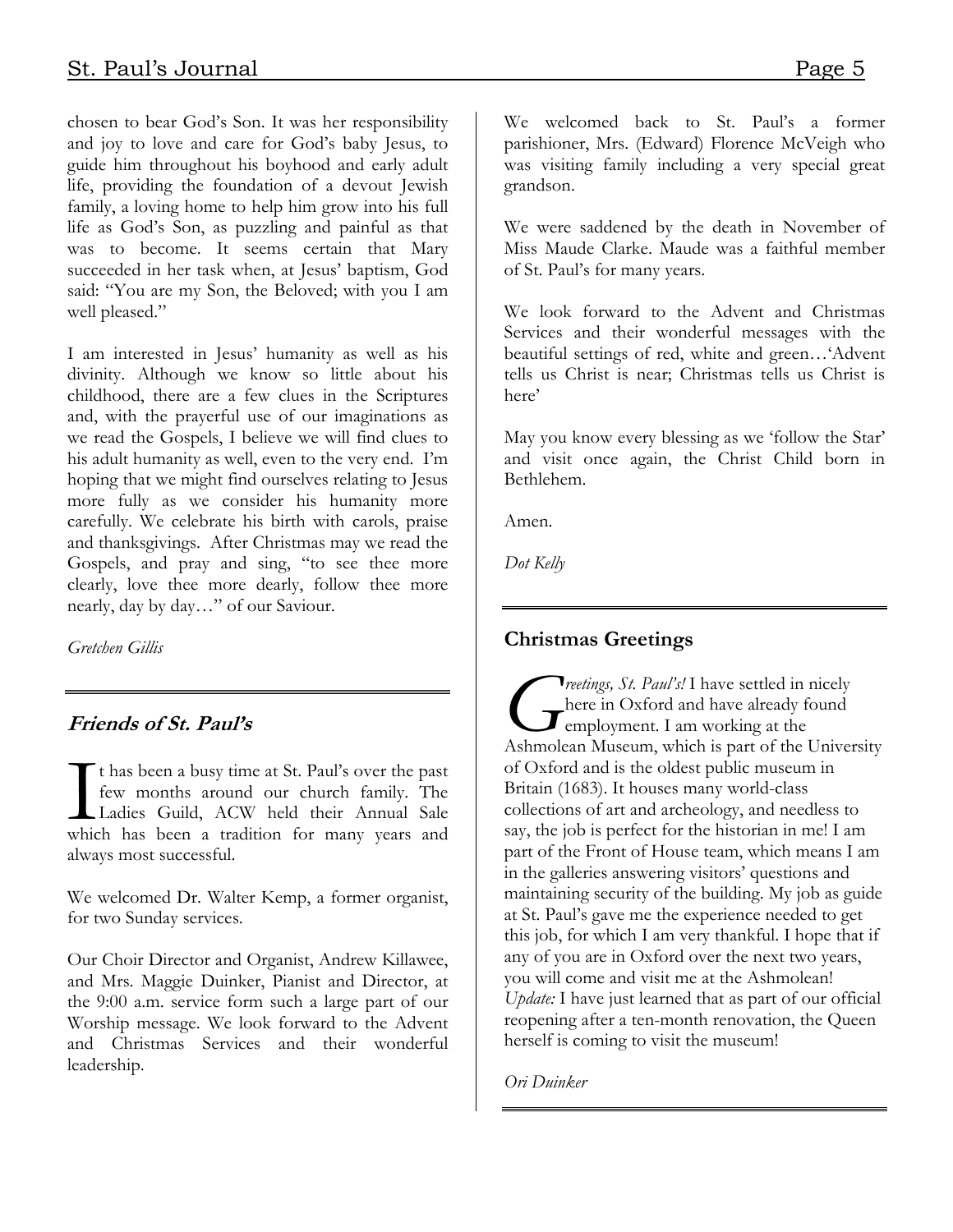### Excerpt from: THE ST. JOHN'S MYSTERY PLAYS: the Shepherds

| <b>BOY</b>              | Father, Father, what is't there I see<br>Above the crooked black spruce tree<br>That shineth in the sky?                                                                                                                                                                                                                                                  |
|-------------------------|-----------------------------------------------------------------------------------------------------------------------------------------------------------------------------------------------------------------------------------------------------------------------------------------------------------------------------------------------------------|
| <b>TOD</b>              | What is't? Sooth, know not I!                                                                                                                                                                                                                                                                                                                             |
| Angel voices are heard  |                                                                                                                                                                                                                                                                                                                                                           |
|                         | What is this sweet melodious sound<br>Hark!<br>That doth affect my senses most profound.                                                                                                                                                                                                                                                                  |
|                         | Gabriel enters, shepherds start back and clutch each other, Tod holds his son.                                                                                                                                                                                                                                                                            |
|                         | Oh Saints! What shall this be!                                                                                                                                                                                                                                                                                                                            |
| <b>GABRIEL</b>          | Good shepherds, fearful be not ye<br>The Lord your God doth wondrous tidings tell<br>To you his shepherds, that your sheep guard well.<br>In Bethlehem, in stable poor, there shall ye find<br>God's baby Son, His gift to all mankind.<br>And for a sign God's presence there<br>Shalt shine a star, in firmament most fair,<br>Aloft that stable spare. |
|                         | Hallelujah, Praise to God on high,<br>That for Thy Son doth luminate the sky.                                                                                                                                                                                                                                                                             |
| Angel voices swell      |                                                                                                                                                                                                                                                                                                                                                           |
|                         | Shepherds look at each other, then in a bemused fashion, pack their sacks                                                                                                                                                                                                                                                                                 |
| Singing fades and dies. |                                                                                                                                                                                                                                                                                                                                                           |
| <b>BOY</b>              | Father! Father! Come to Bethlehem with me!<br>I long to go, this gentle babe to see.<br>Oh Father, Come!                                                                                                                                                                                                                                                  |
| <b>TOD</b>              | Yea indeed, my son, I come with thee.                                                                                                                                                                                                                                                                                                                     |
| <b>SHEPHERD1</b>        | So too shall I to Bethlehem make haste<br>To see God's Son, his mother pure and chaste,<br>And earthly father of God's little one.                                                                                                                                                                                                                        |
| <b>SHEPHERS 2</b>       | Lief would I with ye make haste and go,<br>But I must stay and seek my lamb below<br>That wandered hath, still hidden from my sight.                                                                                                                                                                                                                      |
|                         | Baa-aa-ing is heard, Shepherd 2 goes quickly to the sound.                                                                                                                                                                                                                                                                                                |

**SHEPHERD 2** See here! The lamb I lost is found! Now go I with ye haste to town.

All exit in haste, taking lamb and sacks.

An Excerpt from the St. John's Mystery Plays Written  $\mathcal{C}^*$  submitted by Fiona Day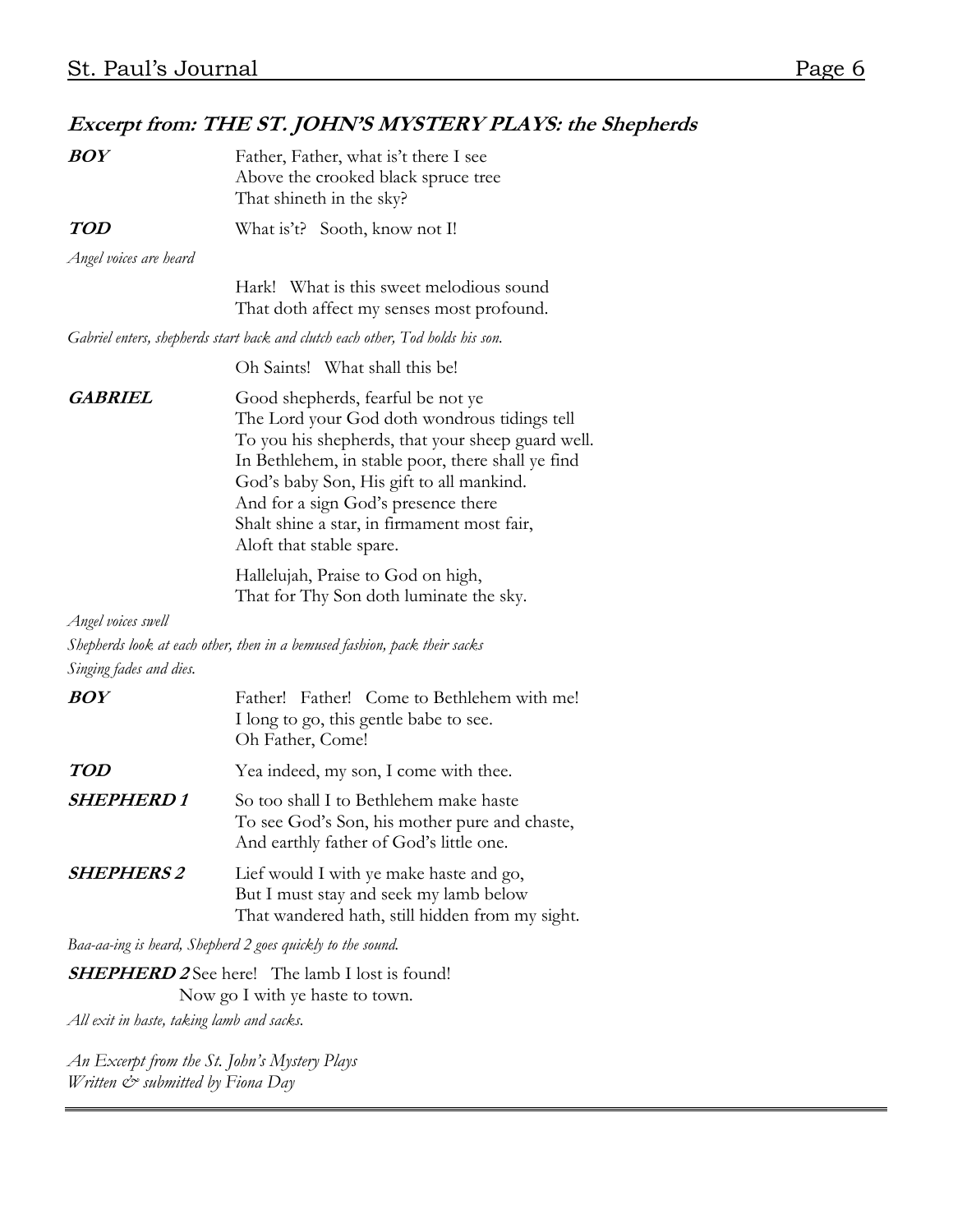### Christmas Bread

Incarnation and Nativity

It is no accident the cradle was a feed bin, not a child-safe, government-approved and downy nest. Perfection did not choose to feed us with a silver spoon, for where's the mystery in that? A byre, then, and a manger filled with fodder for the local beasts to eat, and there was laid an infant human boy. We can assume the lodging meagre, yet the person it contained did not contain his joy at being born; the skies blazed, shepherds shrieked and kings came calling.

This child is ours – no foundling, not a waif served up from half a world away to prick our charity, (though that child, too, belongs to us – inhabiting the suburbs of our care, no portrait on the mantel shelf or carried close for fond display to strangers. with the proud boast "this is mine".)

This is our boy, our deepest love, our cord, our lifeline to that mind untouchable who made us. All humanity shares motherhood of him, our sacrifice, our lamb, not someone else's baby, but the flesh and sinew of our hearts.

And by Love's hand it happened – that's our history. The will that once exploded into matter, hurled time in and burst stars, poured out molten rock and gave air life, exuberant air, and breathed it into his dear naked clump of earth; that same will then

distilled all down

to one atomic, microscopic, central moment when a worthy peasant girl risked all she was to let the Spirit in to grow and bear a perilous Son.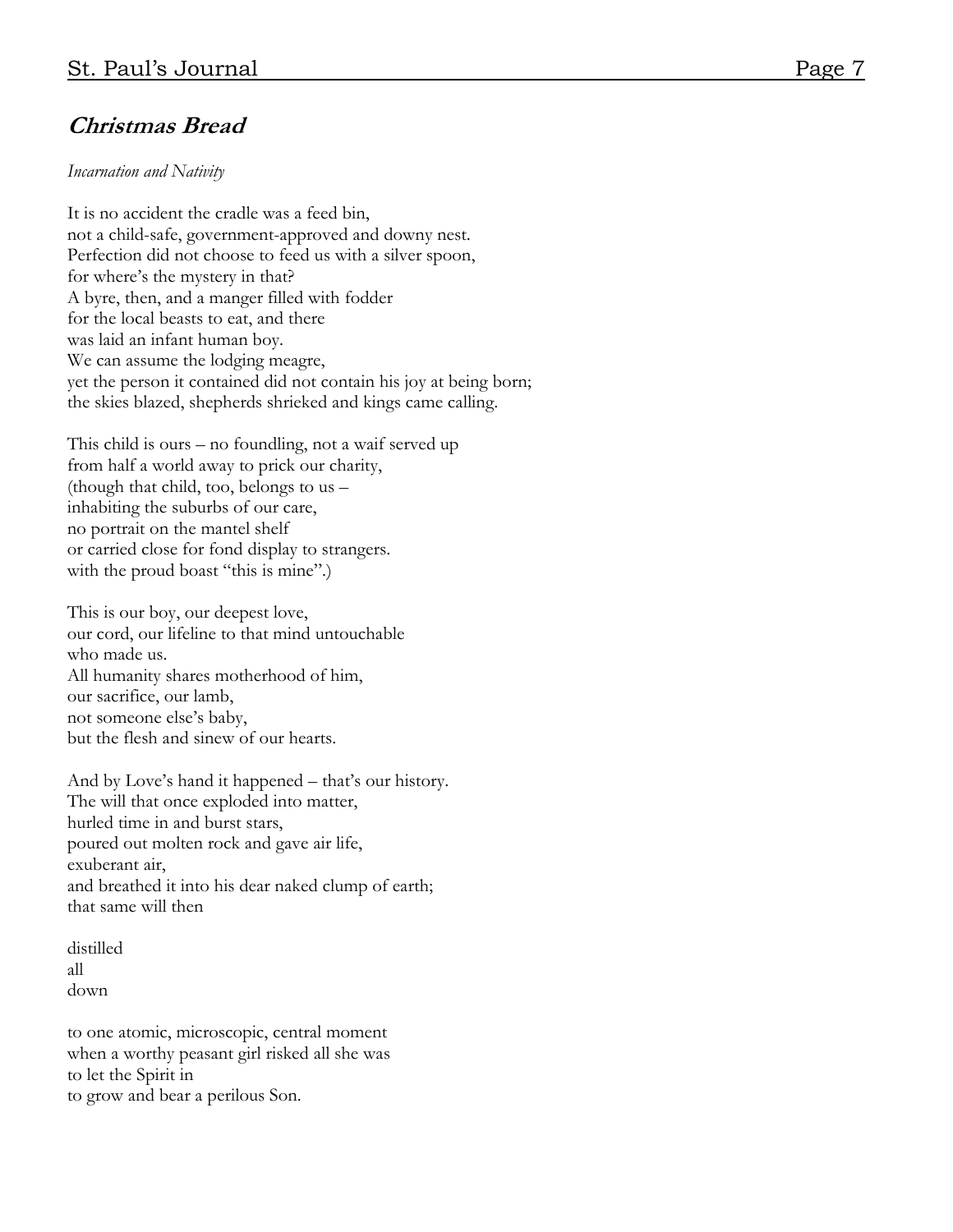#### St. Paul's Journal Page 8

Born of a woman, cradled in a bale of hay, and destined to sustain forever all who would consume and be consumed by him. Our bread, our life, Emmanuel.

A poem by H. Mel Malton Submitted by Maggie Duinker Reprinted with the poet's permission

#### A Caregiver's Reflection

 Lest we forget. We are all moving together on the greatest of journeys. Lest we forget. We have all been called even as the One who calls us knows each of us by name for we have all been formed in His image. Lest we forget. We have been called to serve not to be served. We have been called. To reflect love and mercy and compassion. Lest we forget. And so we are all caught up in that great wave of motion much like the waves that brought the liberators to these Normandy shores and skies sixty-five short years ago - Lest we forget. We are all moving body and soul toward that great eternity where peace is all.

Lest we forget. As we care for those around us so too we are cared for. We were made for each other on this Great Journey. Lest we forget. The torch was theirs it is ours it belongs also to our youngest and to those still to come. Lest we forget. It is not ours to keep but to share to give love freely and so to live freely Lest we forget. We give thanks for that great torch that light that shows us the way through all darkness. We give thanks We give praise. Lest we forget.

God be with you.

Eileen Fedor, Edmonton Reprinted with permission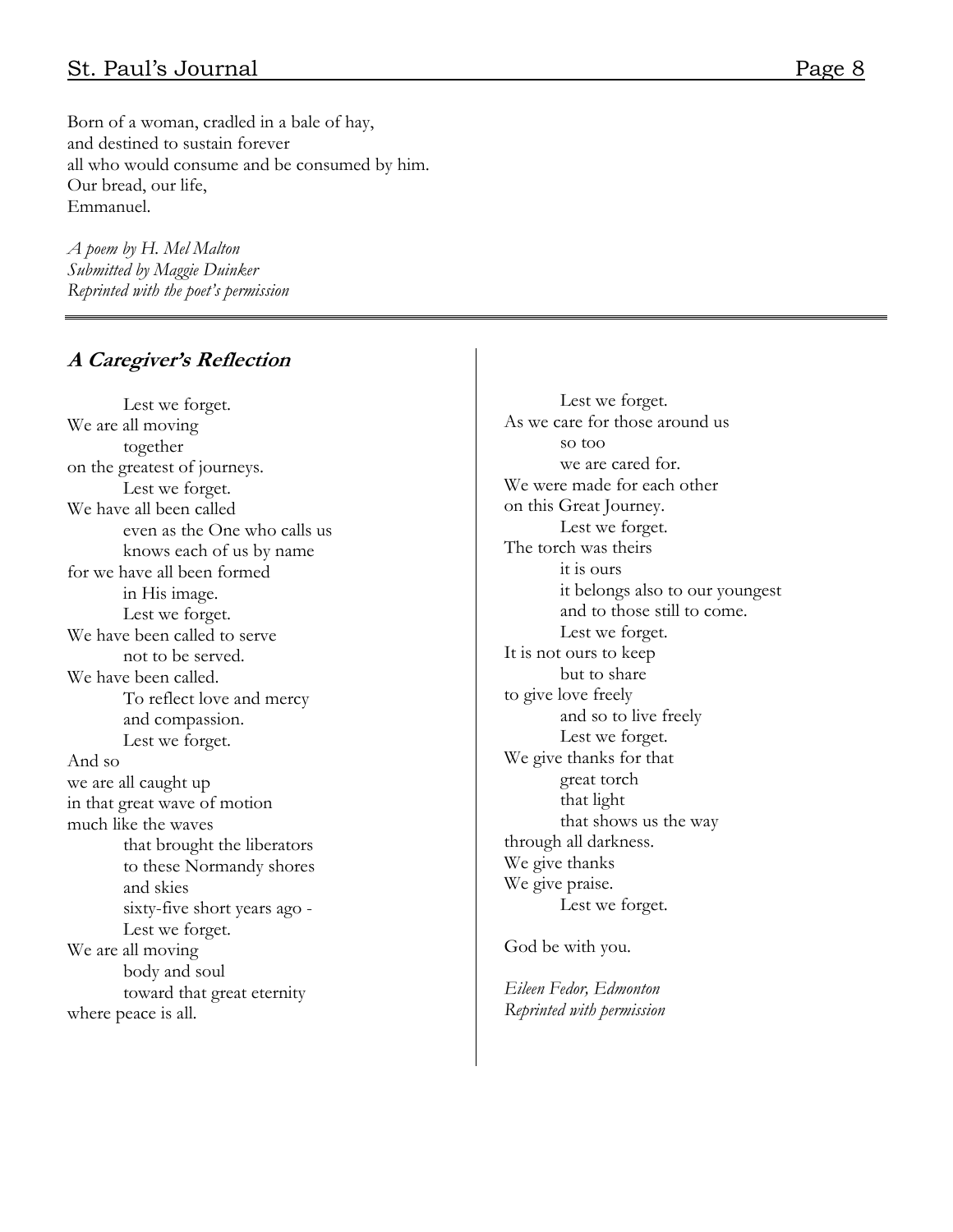#### Christmas 2009

| Thursday, 24 December | 4 pm            | <b>Family Nativity Service</b> |
|-----------------------|-----------------|--------------------------------|
|                       | $11 \text{ pm}$ | Christmas Eve Eucharist        |
| Friday, 25 December   | 10 am           | Christmas Day Eucharist        |
| Sunday, 27 December   | $10 \text{ am}$ | Eucharist                      |

#### Some Important Parish Dates: Winter 2010\*

| Wednesday, 17 February | $11 \text{ am}$<br>6 pm | Ash Wednesday Eucharist<br>Ash Wednesday Eucharist |
|------------------------|-------------------------|----------------------------------------------------|
| Saturday, 20 February  | $10 \text{ am}$         | SDC Parish Lenten Mission                          |
| Sunday, 28 February    | $10 \text{ am}$         | Combined Lenten Eucharist<br>& Confirmation        |
| Sunday, 7 March        | $10 \text{ am}$         | Eucharist & AGM                                    |
| Sunday, 28 March       | $10 \text{ am}$         | Palm Sunday Eucharist                              |
| Thursday, 1 April      | 6 pm                    | Maundy Thursday Eucharist                          |
| Friday, 2 April        | $12 \text{ pm}$         | Good Friday Liturgy                                |
| Saturday, 3 April      | $7$ pm                  | Holy Saturday Liturgy                              |
| Sunday, 4 April        | 10 am                   | Easter Eucharist                                   |

\*Please note that this is a schedule of significant dates, to help the households of our parish do some planning--not an exhaustive parish calendar or liturgical schedule. It will be revised and expanded periodically.

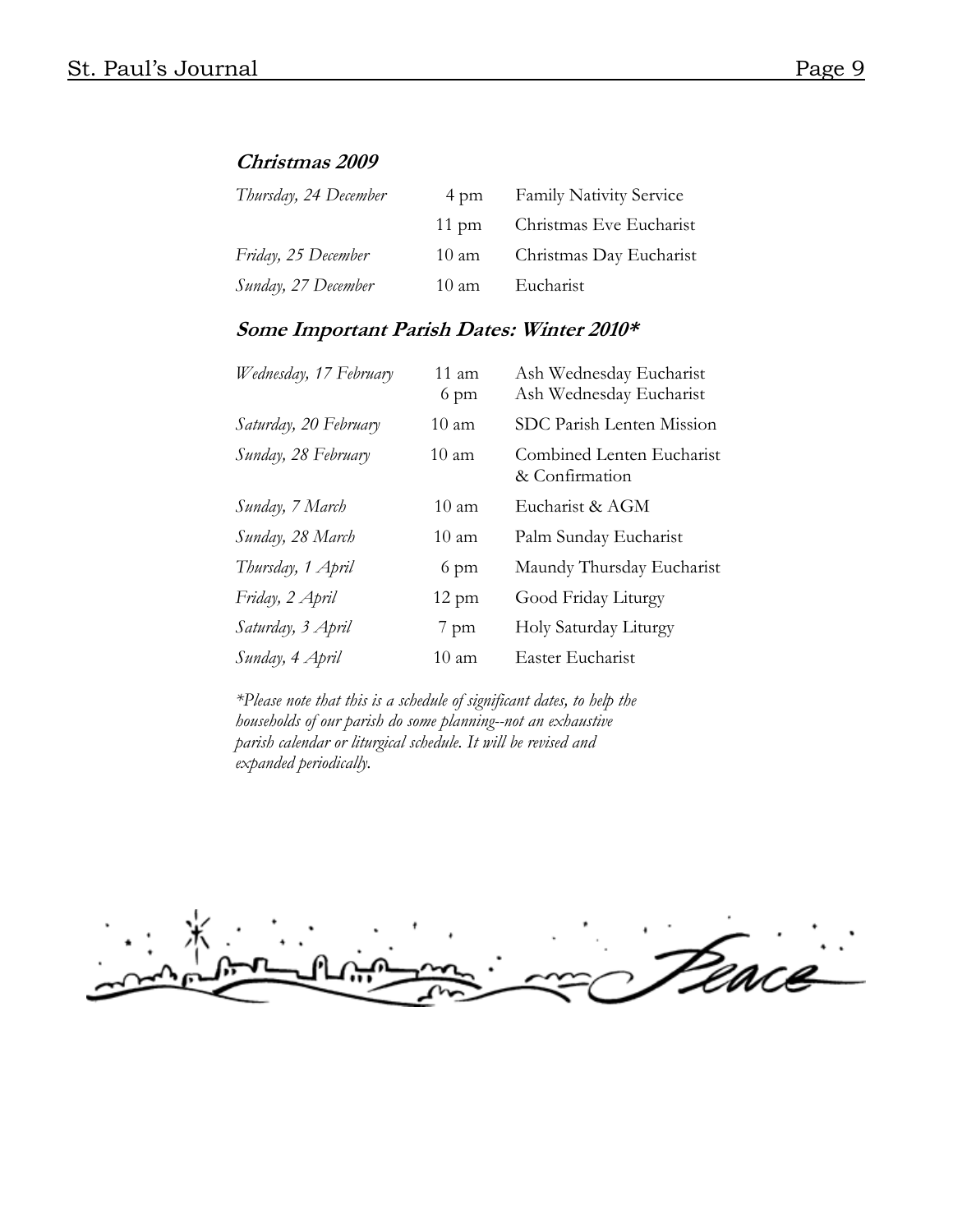## Have you visited ST. PAUL'S ONLINE recently?

# Get Connected at www.stpaulshalifax.org